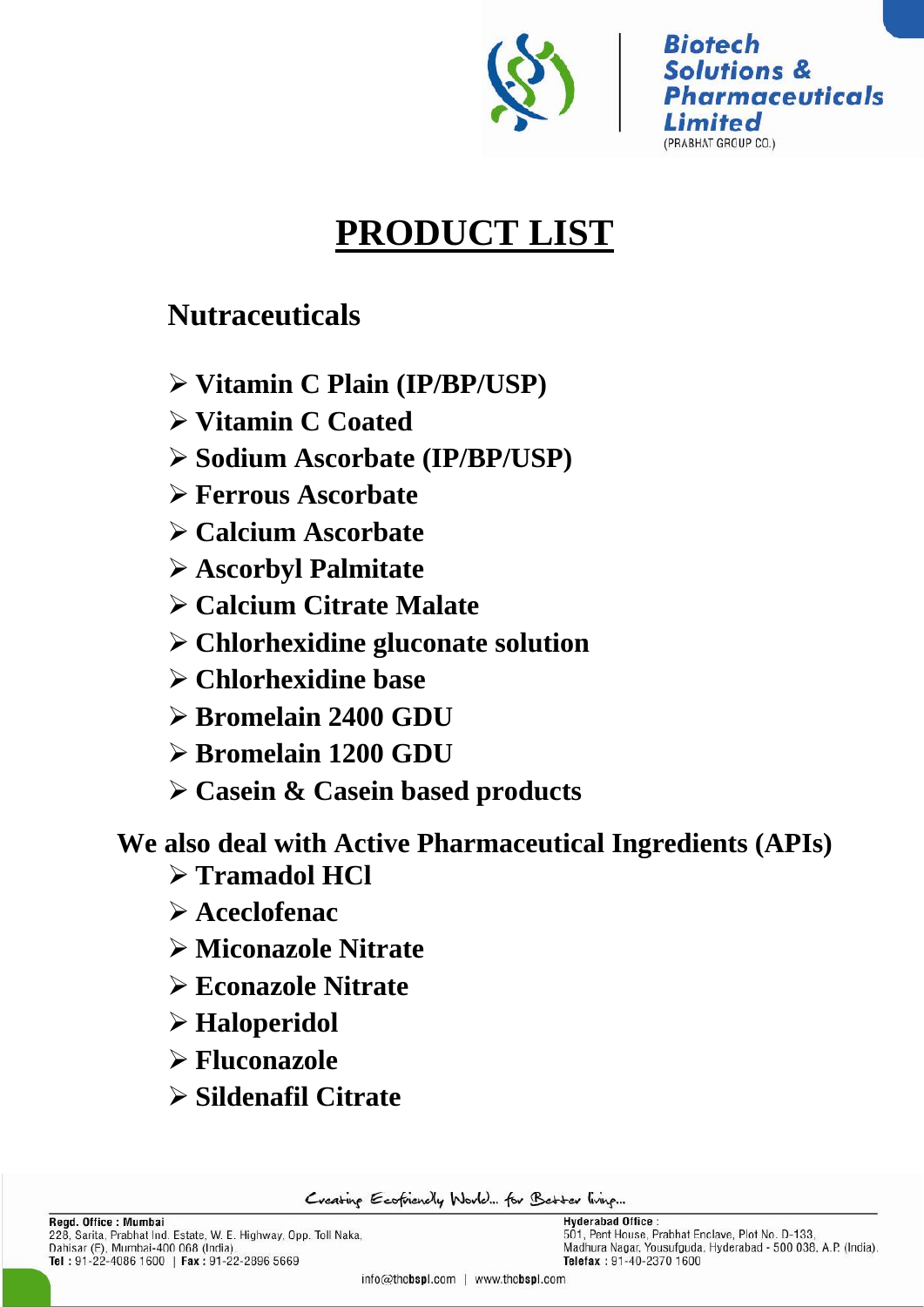

## **PRODUCT LIST**

## **1) APOPTOSIS ASSAY KITS**

Apoptosis Detection Kits Apoptosis Kits

## **2) DNA METHYLATION KITS & REAGENTS**

## **3) ELISA KITS**

ELISA/ Immunometric Kits ELISA Kits Human ELISA Kits Bovine/ Cattle (Cow/Buffalo) ELISA Kits Chicken ELISA Kits Dog/ Canine ELISA Kits Fish ELISA Kits General use ELISA Kits Goat/ Caprine ELISA Kits Guinea Pig ELISA Kits Horse/ Equine ELISA Kits Monkey ELISA Kits Mouse ELISA Kits Pig ELISA Kits Pig/Porcine ELISA Kits Poultry/ Chicken ELISA Kits Rabbit ELISA Kits Rat ELISA Kits

## **4) ENZYME ACTIVITY ASSAY KITS**

## **5) FOOD ANALYSIS KITS & REAGENTS**

Quantitative Assay Kits Carbohydrase Tablet Tests Protease Tablet Tests

## **6) FOOD SAFETY KITS**

Antibiotics Residue Kits Food Borne Pathogenic Bacteria Detection Kits Food Color Kits Mycotoxins Kits Veterinary Drug Residue Kits GMO Detection Kit

## **7) INHIBITOR SCREENING ASSAY TEST**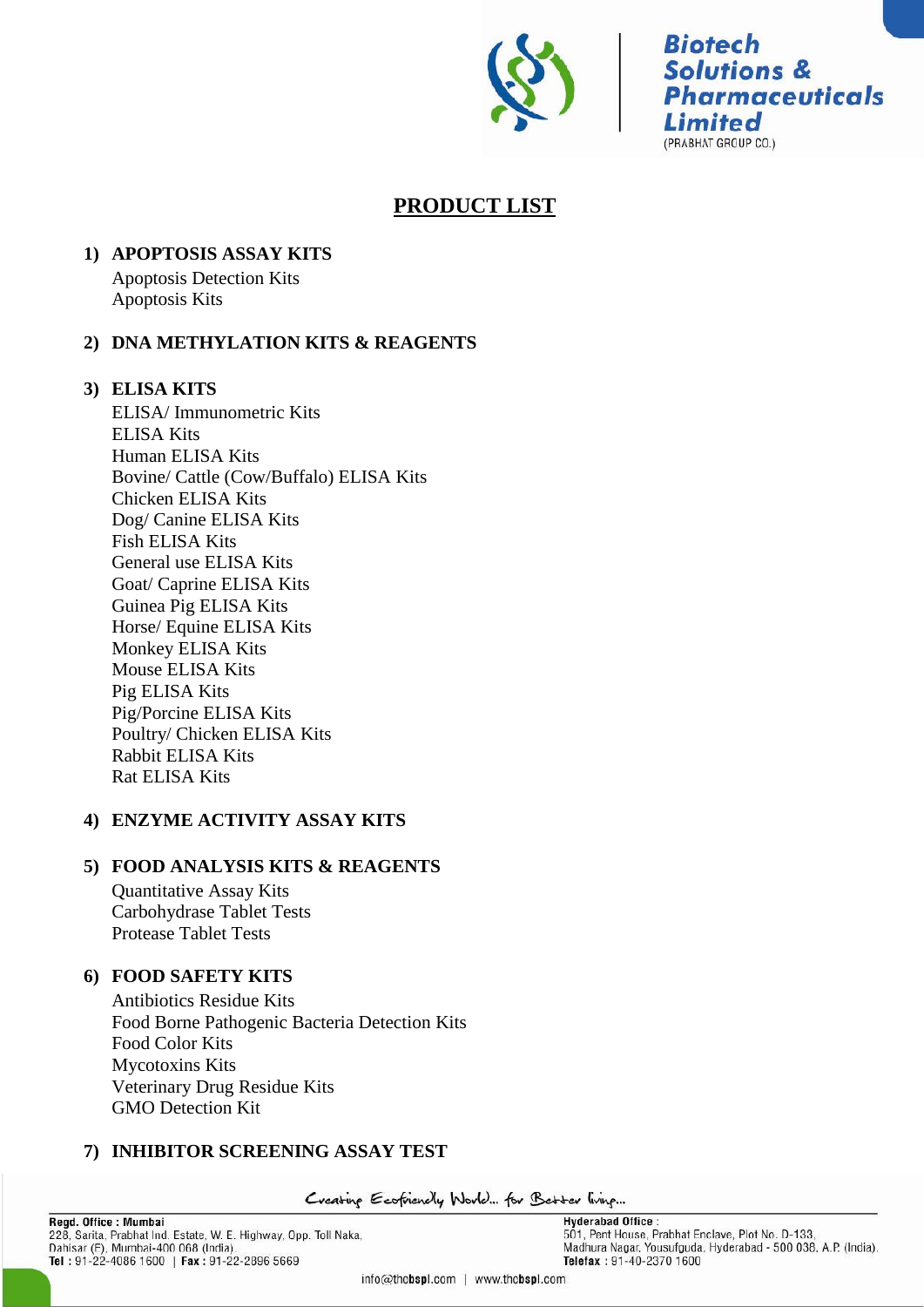

## **8) PLANT PATHOGEN DETECTION KITS**

## **9) QUANTITATIVE ASSAY KITS**

## **10) TRANSCRIPTION FACTORS ASSAY KITS**

## **11) VETERINARY DISEAES DETECTION KITS**

## **12) ANTIBIOTICS/ANTIFUNGALS/ANTIVIRALS**

#### **13) ANTIBODIES**

Antibodies (Monoclonal) Antibodies (Polyclonal) Antibodies (Secondary) Antibodies to Human Cytokines Antibodies to Mouse Cytokines Antibodies to Rat Cytokines

#### **14) ANTIBODY PAIRS**

ELISA Antibody Pairs (Human) ELISA Antibody Pairs (Mouse) ELISA Antibody Pairs (Rat) ELISPOT Antibody Pairs (Human T-Cells) ELISPOT Antibody Pairs (Mouse T-Cells) ELISPOT Antibody Pairs (Rat T-Cells)

## **15) BIOCHEMICALS**

Organic Compounds, Impurities, Metabolites, Activators, Inhibitors, API, Lipid & derivatives, Sterols, Coenzymes, Neurochemicals, Substrates, Dyes, Polysaccharides, Oligosaccharides, etc.

#### **16) BUFFERS & REAGENTS**

## **17) FRACTIONATION & ISOLATION KITS**

#### **18) CELL LINES**

## **19) CELL LYSATES**

#### **20) CHEMICALS**

Monomers, Polymers, Catalysts, Adjuncts

## **21) DETERGENTS**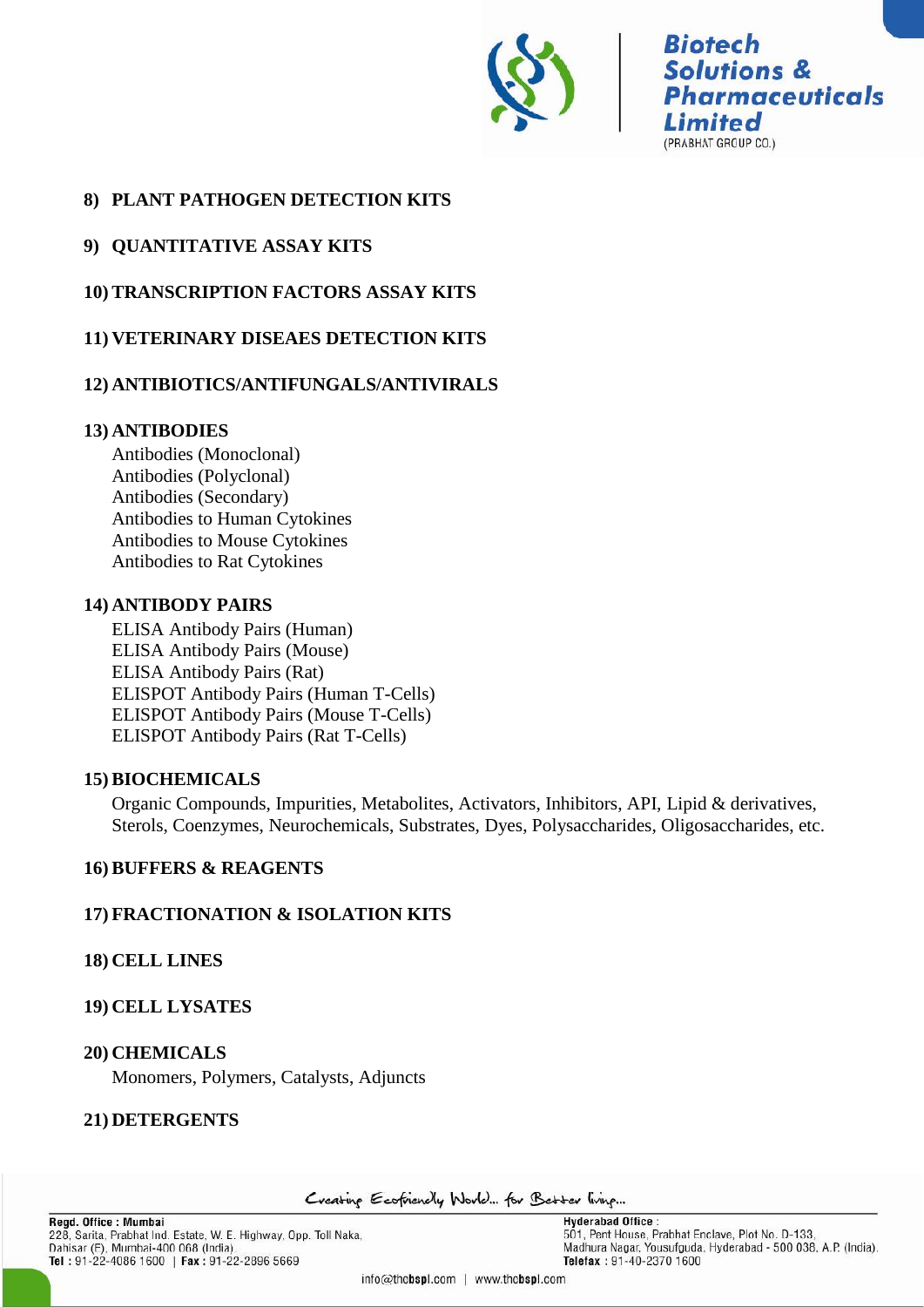

## **22) DNA PURIFIED FROM TISSUES**

cDNA (Purified from Tissues) Genomic DNA (Purified from Tissues)

## **23) DNA MARKERS**

## **24) DNA METHYLATION KITS & REAGENTS**

DNA Methylation Kits DNA Sets, Standards & Controls DNA Hydroxymethylation Products Enzymes for Methylation

## **25) DNA PURIFICATION PRODUCTS**

PCR/ Reaction DNA Clean-Up & Concentration Kits Gel DNA Recovery Kits DNA Sequencing Clean- Up kits PCR Inhibitor Removal Kits Plasmid DNA Purification Kits Human/ Animal DNA Isolation Kits Viral DNA Isolation Kits Plant DNA Purification Kits Bacterial & Fungal DNA Purification Kits Insect DNA Purification Kits Enzymes for DNA Purification Kits

## **26) DNA/RNA PURIFICATION KITS**

## **27) DYES & STAINS**

## **28) ELECTRON MICROSCOPY**

Electron Microscopy Grids Immunogold Labeling Reagents Embedding Capsules Fixatives

## **29) ENZYMES**

## **30) FLOWCYTOMETRY PRODUCTS**

Flowcytometry – Instrument Set Up Flowcytometry – Quantitation/Calibration Flowcytometry – Quantumplex & Quantumplex M

## **31) HISTOLOGY PRODUCTS**

Histology Products Staining Kits (IHC)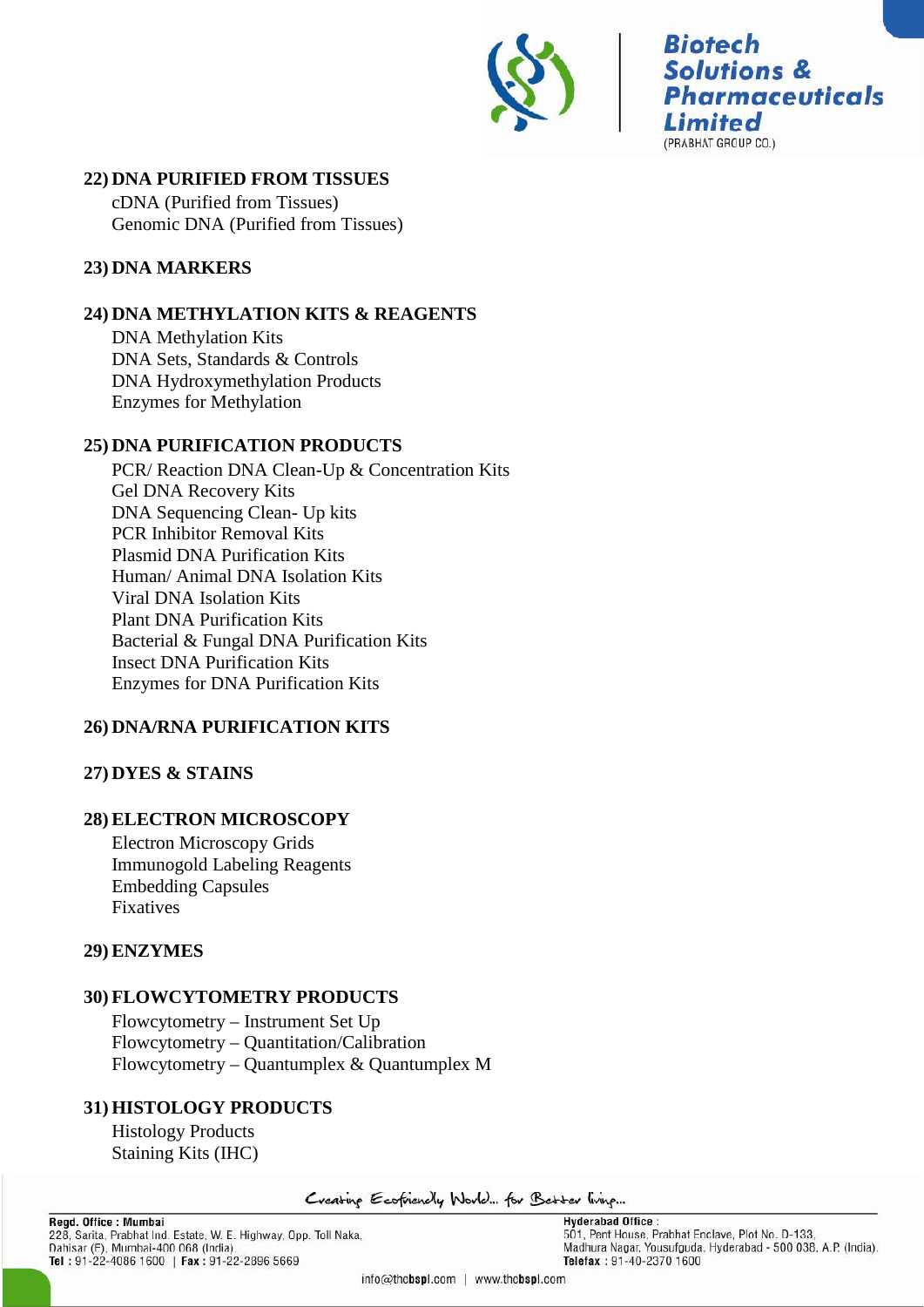

## **32) HORMONES & GROWTH FACTORS**

#### **33)INHIBITORS**

#### **34)INSTRUMENTS & TOOLS**

Instruments & Accessories Tweezers Instruments, Tools, Consumables & Accessories Knives

#### **35) LIPIDS & LIPID DERIVATIVES**

#### **36) MICROSCOPY PRODUCTS**

#### **37) MICROSPHERES & MICROPARTICLES**

Beads Conjugated Microspheres Fluorescent Microspheres Glass Beads Gold Particles Hollow Glass Beads High Precision Glass beads Magnetic Microspheres Magnetic Particles Microspheres – Calibration/ Validation Nano Glass Beads Natural Particles Polystyrene Dyed Microspheres Polystyrene Functionalized Dyed Microspheres Polystyrene Functionalized Microspheres Polystyrene Microparticles Polystyrene Microspheres Silica Conjugated Microspheres Silica Particles Silica Microspheres Spheres

## **38) MICROTITER PLATES**

## **39) NORTHERN & WESTERN BLOT KITS & REAGENTS**

#### **40) NYLON WOOL**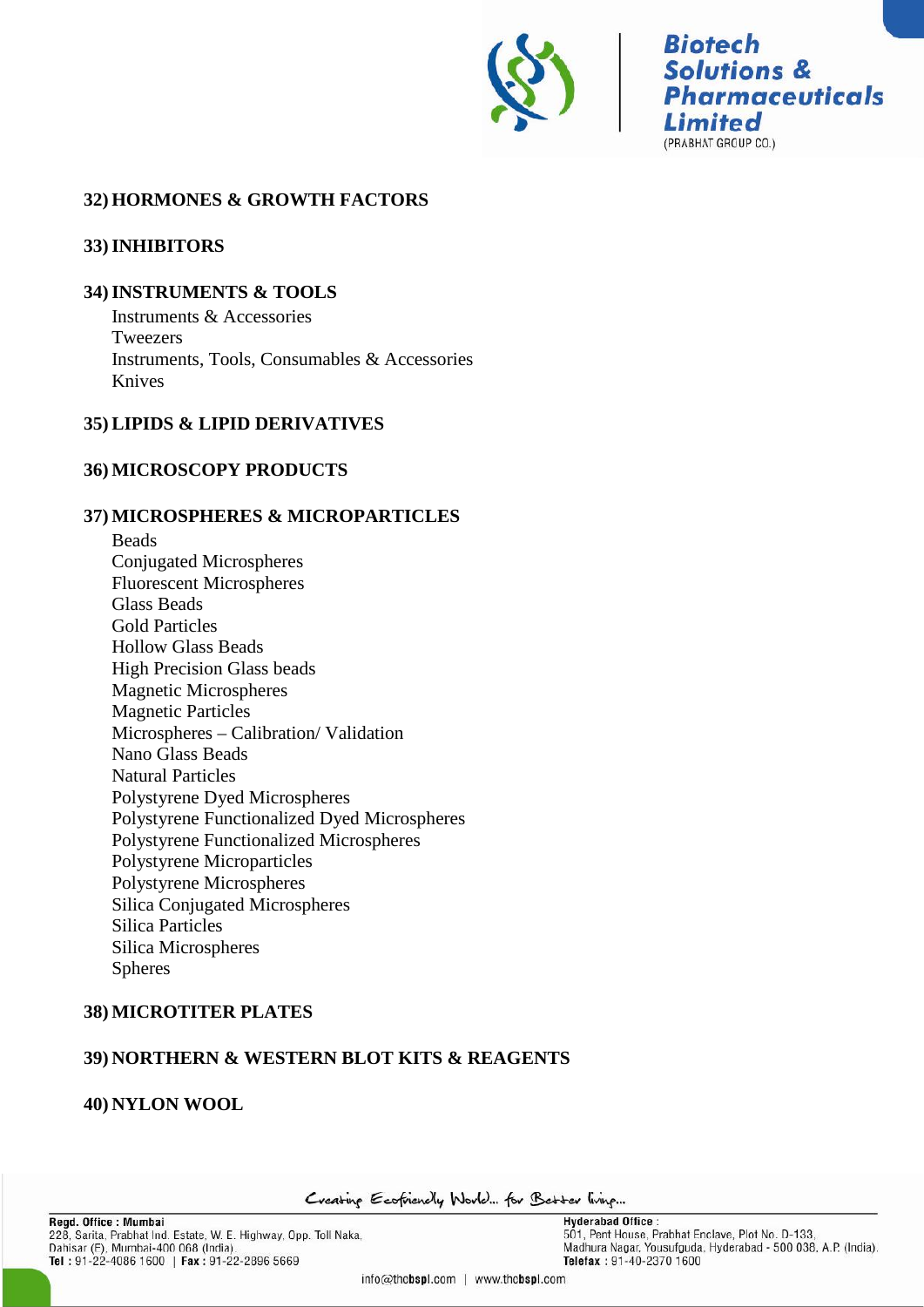

#### **41) PCR KITS, ENZYMES & REAGENTS**

PCR Reagents PCR Cloning Kits Amplification Reagents

## **42) PEPTIDES**

**43) PLASTIC CONSUMABLES** Tubes Racks PCR Plate **44) PRECAST GELS (PAGE)**

## **45) PROTEIN MARKERS**

## **46) PROTEIN STAINING**

Protein Staining Dyes, Stains & Systems Staining/ Labeling Kits Staining Kits (IHC)

## **47) PROTEINS**

Proteins (Cytokines) Total Proteins (Purified) Enzymes & Proteins

## **48) PROTEINS/ BIOCOMOUNDS PURIFICATION PRODUCTS**

Purification Products Protein Kits Protein Purification Products Purification Columns, Beads & Accessories Beads for Protein Purification Resins for protein Purification

## **49) RESTRICTION ENZYMES**

## **50) RNA PURIFIED FROM TISSUES**

microRNA (Purified from Tissues) mRNA (Purified from Tissues) Total RNA (Purified from Tissues)